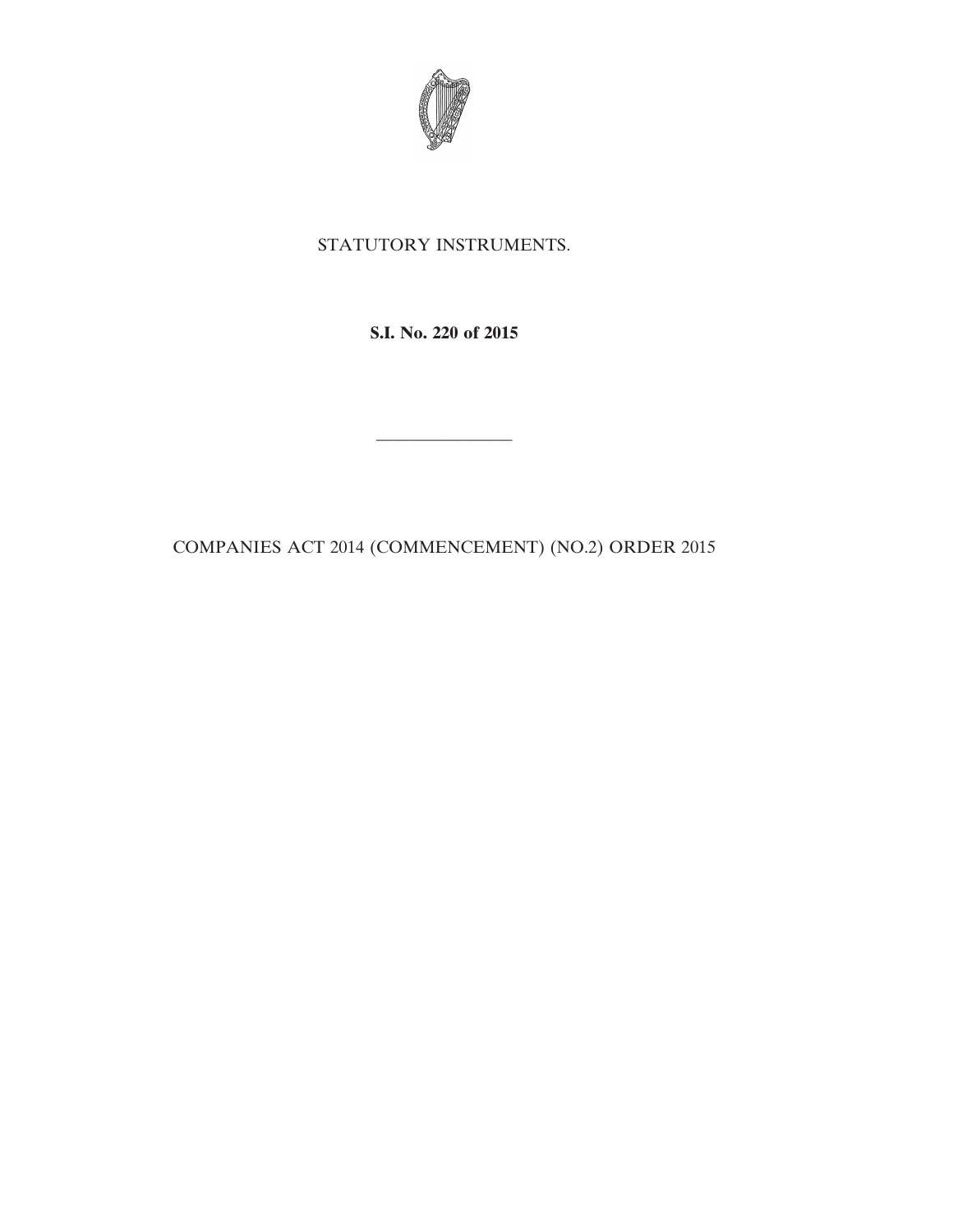COMPANIES ACT 2014 (COMMENCEMENT) (NO.2) ORDER 2015

I, RICHARD BRUTON, Minister for Jobs, Enterprise and Innovation, in exercise of the powers conferred on me by section 1(2) of the Companies Act 2014 (No 38 of 2014), hereby order as follows:

1. This Order may be cited as the Companies Act 2014 (Commencement) (No.2) Order 2015.

2. Article 3 of the Companies Act 2014 (Commencement) Order 2015 (S.I. No. 169 of 2015) is amended—

- (*a*) by substituting the following for paragraph (*a*):
	- " $(a)$  section 4(1) in so far as it relates to Part V of the Companies Act 1990 (No.33 of 1990) (being Part V of that Act to the extent that it remained in force on and from the commencement, on the 6th day of July 2005, of section 31 of the Investment Funds, Companies and Miscellaneous Provisions Act 2005 (No.12 of 2005)),", and
- (*b*) by substituting the following for paragraphs (*c*) and (*d*):
	- " $(c)$  the provisions specified in Article 4(3),
	- (*d*) sections 68(2), 981, 1191 and 1248 in so far as they relate to securities (or interests in securities) that, before the 1st day of June 2015, were admitted to trading or listed on any market, whether a regulated market or not, in the State or elsewhere, and
	- (*e*) section 1325,".

L.S.

GIVEN under my Official Seal, 29 May 2015.

> RICHARD BRUTON, Minister for Jobs, Enterprise and Innovation.

*Notice of the making of this Statutory Instrument was published in "Iris Oifigiúil" of* 2*nd June*, 2015.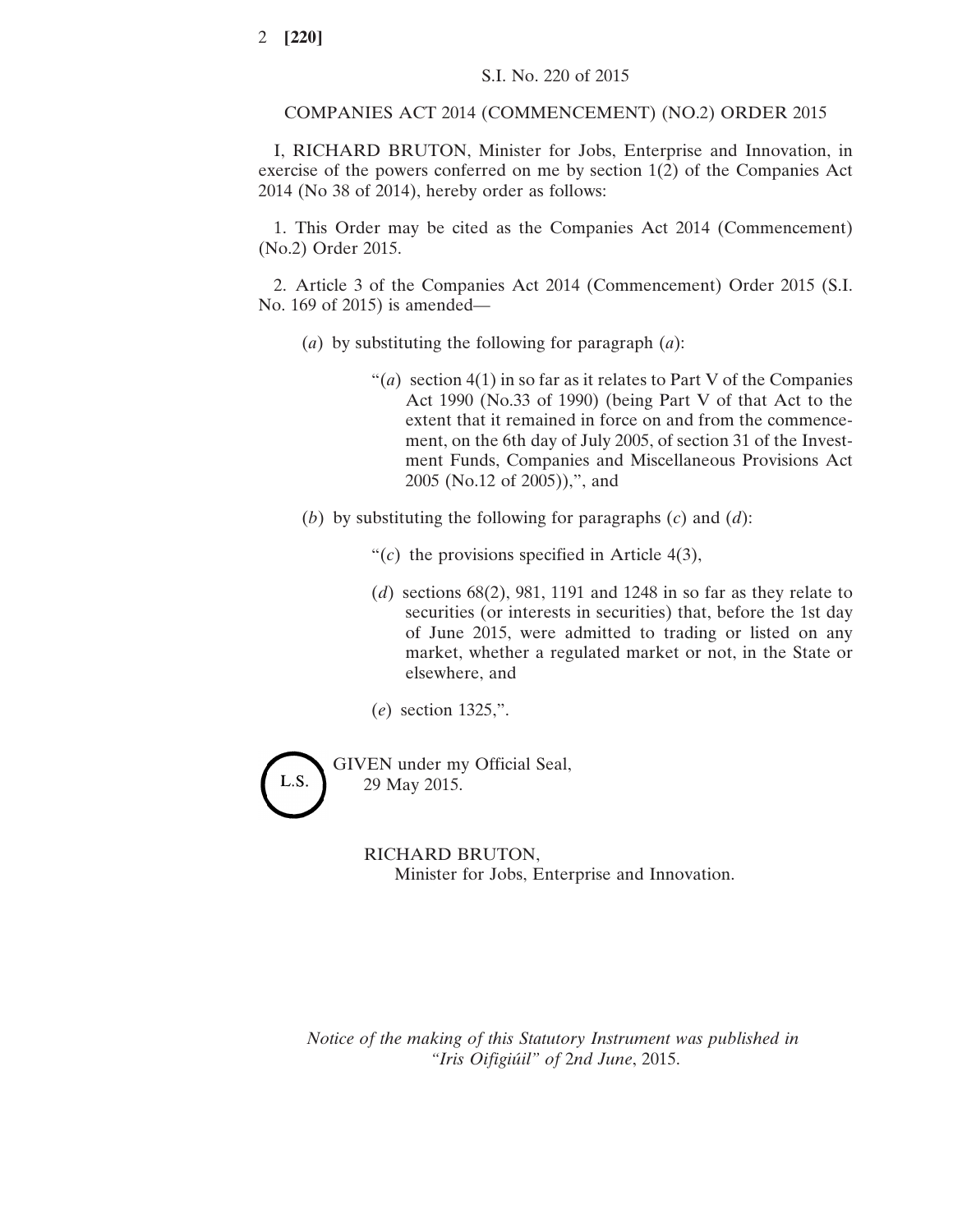**[220]** 3

## EXPLANATORY NOTE

*(This note is not part of the Instrument and does not purport to be a legal interpretation.)*

The purpose of this Order is to provide for the commencement of the Companies Act 2014.